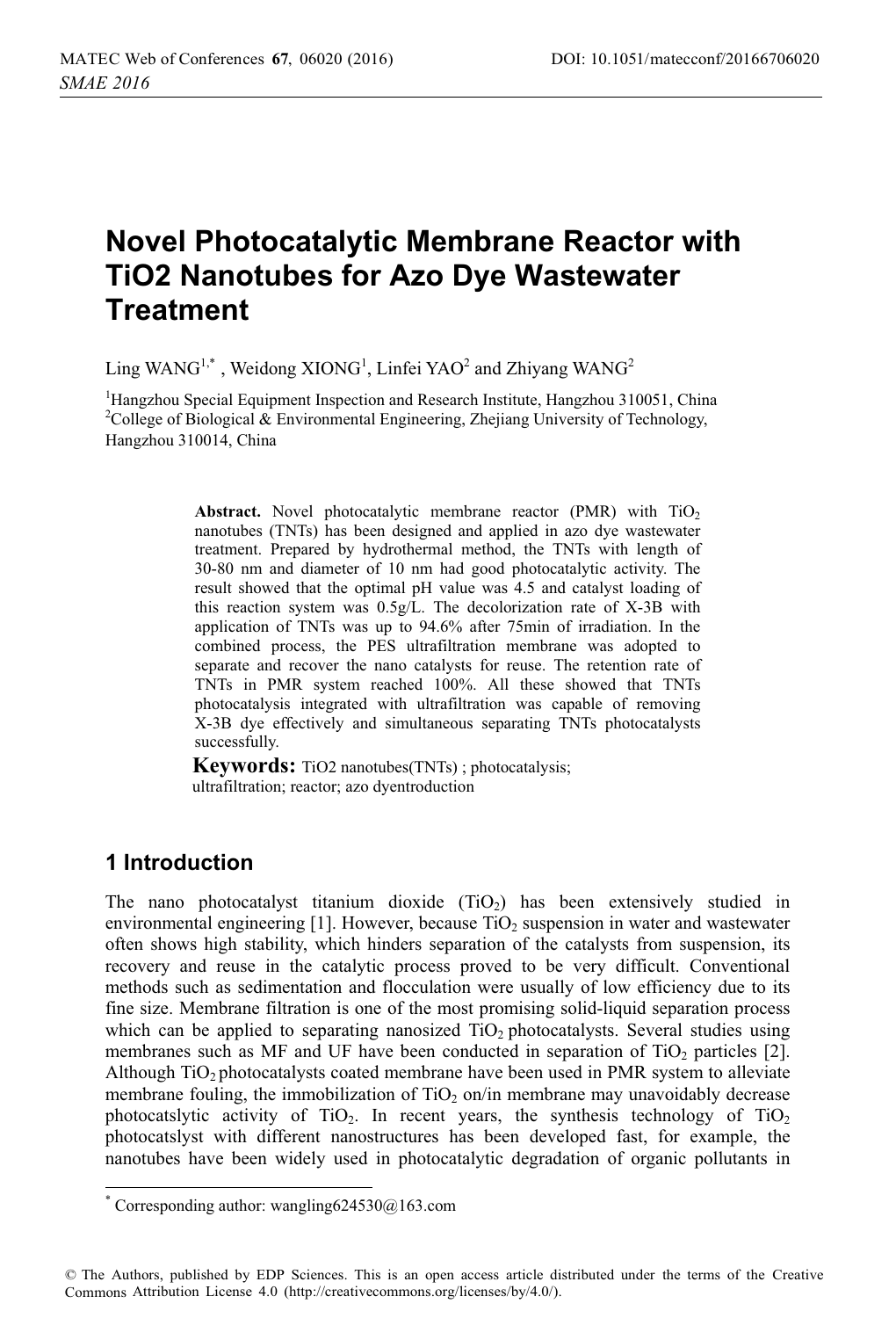water and wastewater [3]. This facilitates setup of hybrid photocatalysis/membrane system, because  $TiO<sub>2</sub>$  materials with high aspect ratio can be easily separated and capable of forming porous cake layer.

In this study, experimental assessments of the feasibilities of TNTs as photocatalysts in novel photocatalytic membrane reactor were carried out. The  $TiO<sub>2</sub>$  nanotubes with good activity were synthesized by hydrothermal method. Effect of pH on photocatalytic activities of the prepared TNTs were investigated in photodegradation of reactive brilliant red X-3B dye (X-3B), and the performance of ultrafiltration membrane in TNTs separation and hybrid process were analyzed.

# **2 Materials and Methods**

#### **2.1Materials and device.**

The TNTs were self-synthesized by hydrothermal reaction with P25 (P25, Evonik AG, Germany). The Reactive Brilliant Red X-3B, which is a typical azo dye with chromophore N=N, is adapted as object pollutant. All the water for material preparation is deionized water obtained from RO-EDI system which is analyzed by IRIS Intrepid ICP and Metrohm 861 Compact IC. The employed membrane is polyether sulfone (PES) UF membrane with molecule weight cut off (MWCO) of 70,000 Dalton.

The schematic diagram of novel photocatalytic membrane reactor is shown in Fig.1. The photocatalytic reactor (2 L) is made of double layer cylindrical Pyrex with a low pressure UV lamp (100 W). The system is continuously aerated by an air pump to supply the oxygen needed for photocatalytic reaction. Cooling water is applied to keep the reaction temperature at about 25  $\degree$ C. The membrane separation system includes a UF unit with effective filtration area of  $68.56 \text{ cm}^2$ .



**Fig.1** Schematic diagram of PMR system with  $TiO<sub>2</sub>$  nanotubes

#### **2.2Experimental procedures.**

During X-3B degradation, the solution was kept in dark for 30 min before switching on the UV lamp so that the dye molecules can adsorb on the catalyst surface effectively. Samples were withdrawn and analyzed at regular intervals. After that, the process coupling photocatalysis with ultrafiltration was set up to evaluate the rate of dye removal and membrane fouling.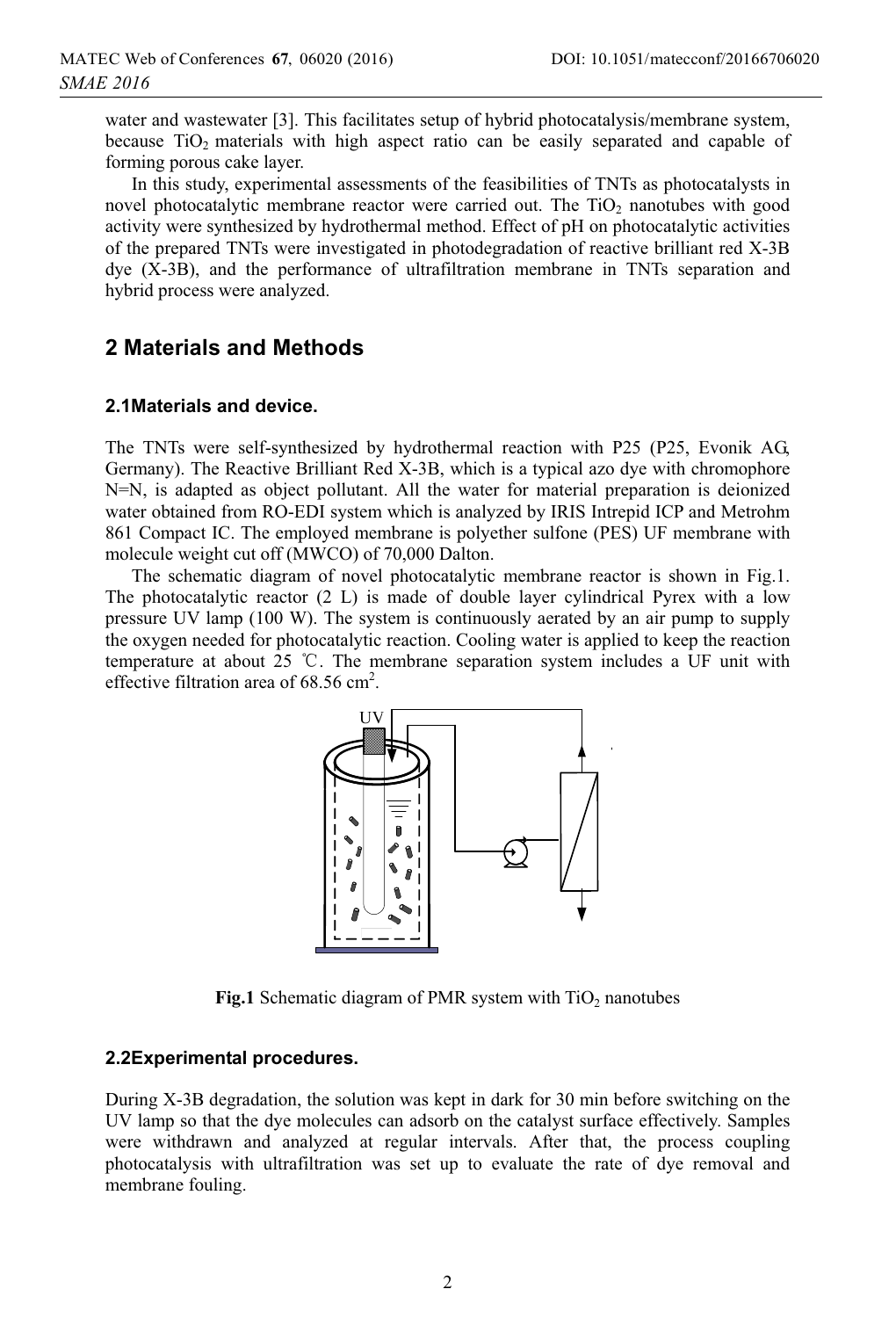#### **2.3Analytical methods.**

The crystals and morphologies of prepared TNTs were analyzed by X-ray diffractometer (D/Max 2550pc, Japan) and transmission electron microscopy (JEM-1200EX), respectively. The pH of the solution was measured with a pH instrument (pHs-3D, Jingke, shanghai). An ultraviolet-visible spectrophotometer (UV1102, Shanghai) was used to measure the concentration of X-3B. To determine deposit amount of catalysts, the turbidity of the catalysts suspension was measured with nephelometer (SGZ-IP, Yuefeng, Shanghai).

## **3 Results and Discussion**

Fig.2 displays TEM images of prepared TNTs. It is obvious that lots of randomly tangled TNTs which possess one-dimensional tubular structures are over lapped and coiled together. The length of TNTs is in the range of 30-80 nm, but the diameter seems to be uniform and approximately 10 nm. The XRD patterns in Fig.3 reveal the overall crystalline structure and phase purity of TNTs. It shows that diffraction peaks at 2 theta= $25^{\circ}$ ,  $38^{\circ}$ ,  $48^{\circ}$ , 54°, 55°, 63°, 69°, 70° and 75° related to anatase structure are intensive. No characteristic peaks related to rutile phase are observed which shows that the hydrothermal treatment has converted the rutile in P25 to anatase.



**Fig.2** TEM analysis of  $TiO<sub>2</sub>$  nanotubes



**Fig.3** XRD graph of  $TiO<sub>2</sub>$  nanotubes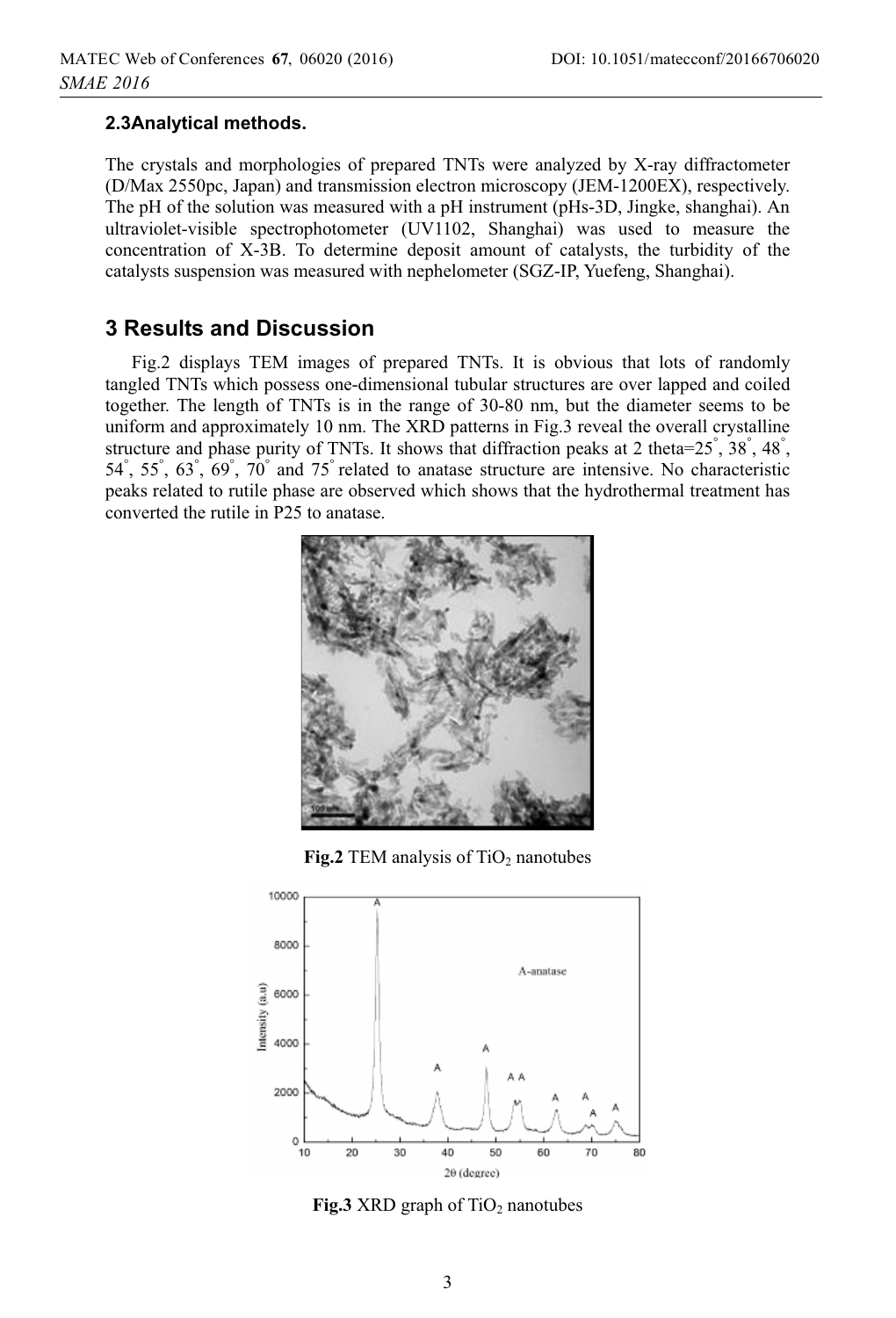As shown in Figure 4, with the decrease of pH value, dye decolorization rate gradually increased, indicated that acidic conditions were more conducive to the X-3B degradation of TNTs. When the pH value was 4 and 4.5, the decolorization rate of X-3B in 90 minutes can almost reach 100%. It was also found that although the adsorption rate of  $pH=4$  on X-3B was higher than that of TNTs, the overall rate of decolorization was not improved but decreased to some extent. It can be explained by the decrease of  $H^+$  concentration and OH concentration in the solution when pH was decreased, which was not conducive to the production of OH- free radical.



**Fig.4** Effect of pH on  $TiO<sub>2</sub>$  nanotube photocatalysis

## **TABLE 1** FITTING RESULTS OF THE PHOTODEGRADATION OF X-3B DYE WITH PSEUDO-FIRST-ORDER KINETICS

| pH                     | 4.0    | 4.5    | 6      | 8     | 10     |
|------------------------|--------|--------|--------|-------|--------|
| $R_{90}$ (%)           | 96.8   | 96     | 84.7   | 75    | 48.7   |
| $k \text{ (min}^{-1})$ | 0.0205 | 0.0229 | 0.0167 | 0.013 | 0.0068 |
| $t_{1/2}$ (min)        | 34     | 30     | 42     | 53    | 102    |

At the same time, the photocatalytic degradation rate under different pH values was calculated and the results are shown in Table 1. The reaction rate constant K  $(\text{min}^{-1})$  of the reaction rate is the fastest when the pH value was unadjusted , and the removal rate of the dye is nearly 96% in 90 minutes. So, the optimal initial pH value of X-3B degradation was selected at pH=4.5.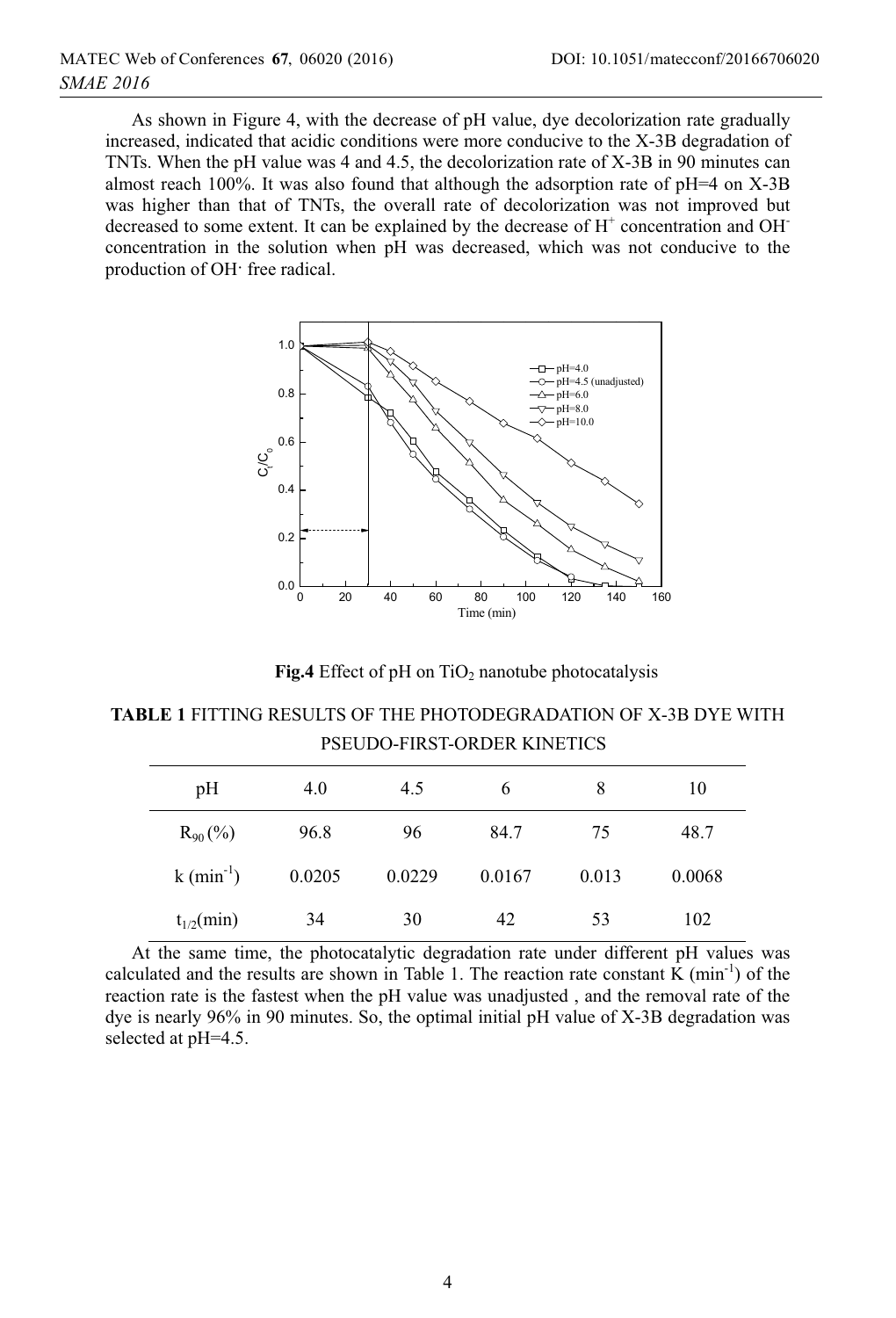

**Fig.5** Effect of catalyst loading on photocatalytic efficiency

Catalyst concentration is also a very important factor to affect the photocatalytic efficiency. As shown in Figure 5, the decolorization rate of X-3B increased with the increase of the concentration of catalyst, but when the concentration of catalyst was higher than 0.5g/L, the rate of decolorization was not improved obviously. When the catalyst concentration reached a certain value, the agglomeration of the catalyst was more significant and high concentration catalyst can also affect the transfer and scattering of light in solution, which eventually led to the slow increase of photocatalytic efficiency [4]. In addition, when the catalyst concentration was greater than 0.5g/L, the growth rate of the related kinetic constants (Table 2) also slowed down, thus 0.5g/L was chosen as the best catalyst concentration.

**TABLE 2** FITTING KINETIC RESULTS OF THE PHOTODEGRADATION OF X-3B DYE WITH DIFFERENT CATALYST LOADING

| Catalyst               | loading $0.1$ |        | 0.3    | 0.5    | 0.7    | 1.0    |
|------------------------|---------------|--------|--------|--------|--------|--------|
| $(g \cdot L^{-1})$     |               |        |        |        |        |        |
| $R_{90}$ (%)           |               | 26.8   | 67.7   | 95.6   | 100    | 100    |
| $k \text{ (min}^{-1})$ |               | 0.0025 | 0.0089 | 0.0214 | 0.0315 | 0.0408 |
| $t_{1/2}$ (min)        |               | 277    | 78     | 32     | 22     | 17     |

The PES ultrafiltration membrane was applied in the novel PMR system and investigated to separate and recover the nano catalysts for reuse. In the process of separation, it was observed that TNTs formed more porous cake layer on the membrane surface and the common membrane pollution can be effectively relieved. Due to the unique one-dimensional structure of TNTs, the retention rate of TNTs in PMR system can reach 100 %, which indicated that all nano catalysts can be successfully recovered.

### **4 Conclusions**

A novel photocatalytic membrane reactor (PMR) with  $TiO<sub>2</sub>$  nanotubes (TNTs) has been designed and applied in azo dye X-3B wastewater treatment. The TNTs were synthesized by hydrothermal methods and wrer totally anatase with length of 30-80nm and and